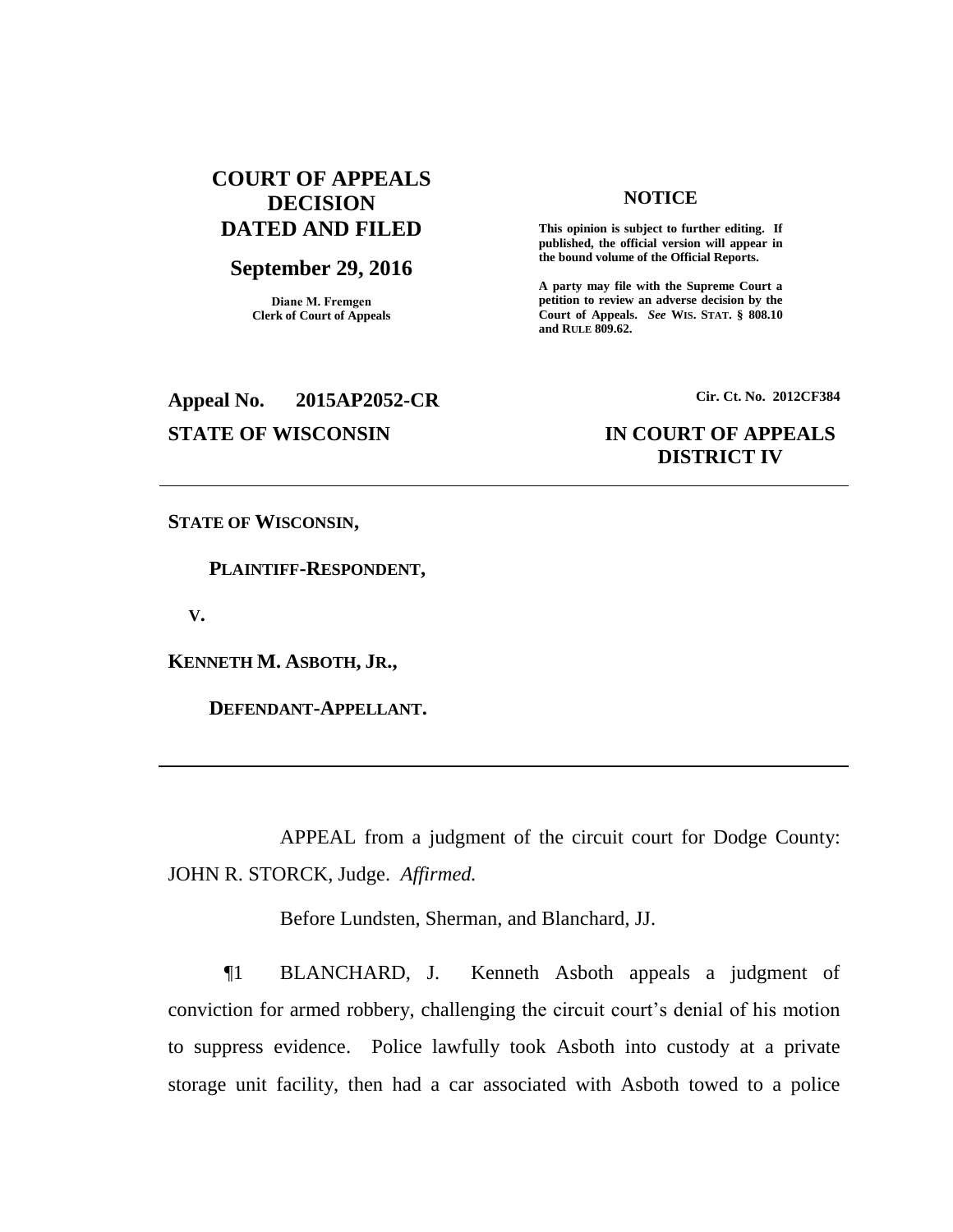facility, where police conducted an inventory search of the car. The inventory search revealed evidence that Asboth seeks to suppress, but no aspect of the inventory search itself is at issue in this appeal. Instead, Asboth argues exclusively that police violated the Fourth Amendment in initially seizing the car. The seizure was unconstitutional, Asboth contends, for two reasons: it was not conducted pursuant to a law enforcement vehicle seizure policy with standardized, sufficiently detailed criteria, and it was not justified as an exception to the Fourth Amendment warrant requirement under the bona fide community caretaker doctrine. We disagree and accordingly affirm.

# **BACKGROUND**

¶2 Following evidentiary hearings, the circuit court made findings of fact that include the following, none of which are disputed by either party on appeal.

¶3 A Dodge County Sheriff's Department deputy lawfully arrested Asboth on a probation warrant while he was by himself at a private facility that maintains storage units. At the time of his arrest, Asboth was a suspect in a recent armed robbery in Beaver Dam.

¶4 Shortly before the arrest, police observed Asboth reaching into a car parked at the storage facility. The officers involved in the arrest learned that the car was registered to a person with a Madison address. At the time of the arrest, the car blocked access to multiple storage units and impeded potential vehicle travel through at least one area of the facility.

¶5 The storage facility was located within the jurisdiction of the Dodge County Sheriff's Department and outside the jurisdiction of the Beaver Dam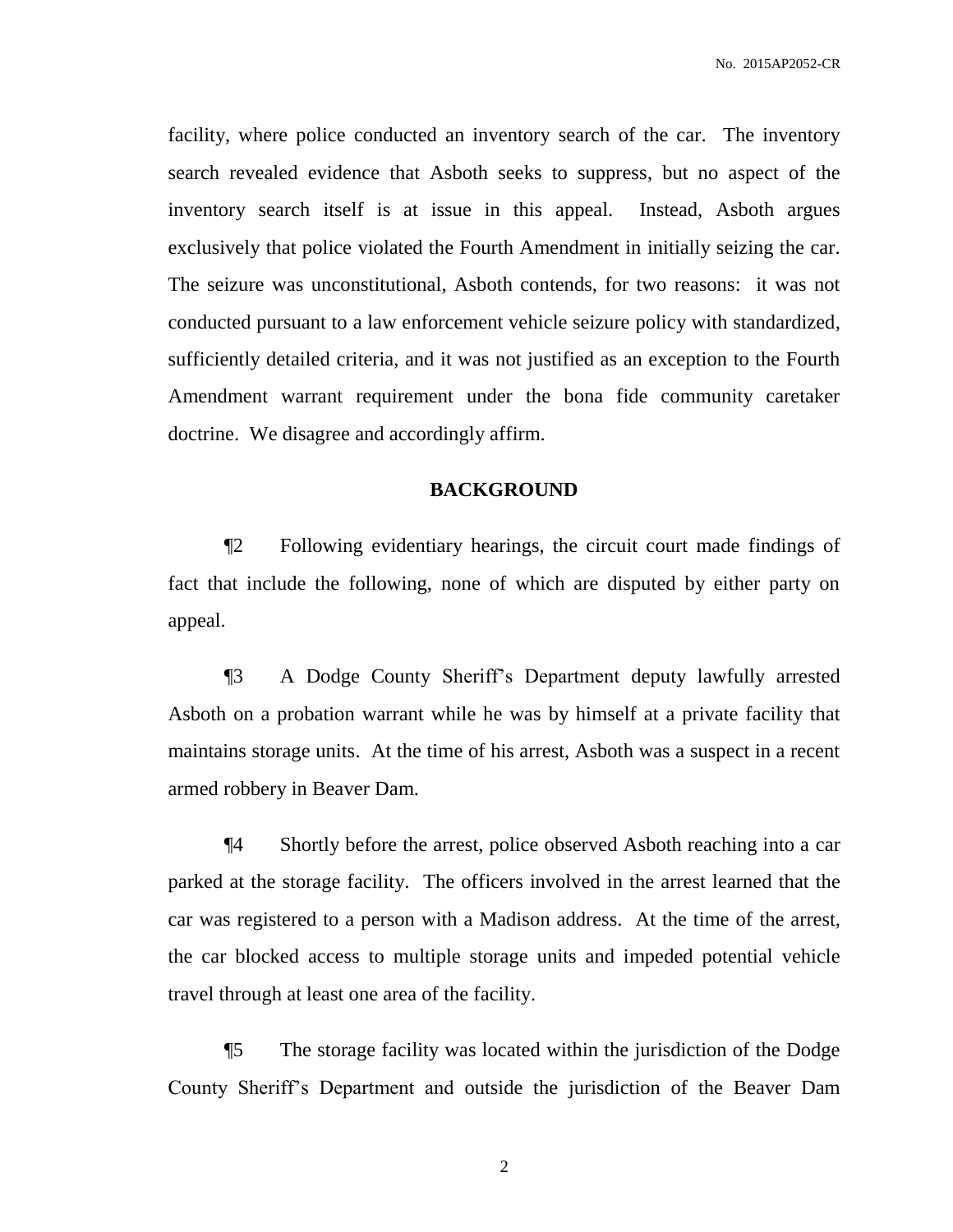Police Department. The sheriff's deputy who arrested Asboth made a mutual aid request to city police for assistance in connection with Asboth's arrest, apparently because the deputy thought that he needed immediate backup not available from his own department. Because the sheriff's department lacked storage space to hold the car, the car was towed to a city police impound lot, as opposed to a sheriff's department facility. The car was held at the police department lot and subsequently searched.<sup>1</sup> During the course of the inventory search, police removed and held for safekeeping all items of apparent value, whether or not the items appeared to be related to the armed robbery. $^2$ 

¶6 Asboth moved to suppress evidence obtained in the search, alleging, as pertinent to this appeal, that the initial seizure of the car violated the Fourth Amendment. The circuit court denied Asboth's motion to suppress and his subsequent motion for reconsideration. As pertinent to this appeal, the court concluded that the State carried its burden of showing that the warrantless seizure

- "seizure," to refer to police initially taking temporary possession of a vehicle and having the vehicle moved to a place used to temporarily hold seized vehicles, and
- "search," or "inventory search," to refer to a police search of a seized car after it has been moved to temporary police storage.

<sup>&</sup>lt;sup>1</sup> Briefly explaining our use of terminology, it appears that there is a lack of uniformity in what various legal authorities mean in referring to the "impoundment" of a vehicle. For this reason, we generally do not use the term "impoundment," but instead use the following Fourth Amendment terms:

We quote authorities using the term "impoundment" when we believe that its meaning is sufficiently clear for current purposes.

 $2<sup>2</sup>$  It is not important to any argument raised on appeal to know what particular items were recovered in the inventory search. However, for context we note that police found a gun that they suspected had been used in the recent Beaver Dam armed robbery in which Asboth was a suspect. This is the evidence that Asboth seeks to have suppressed.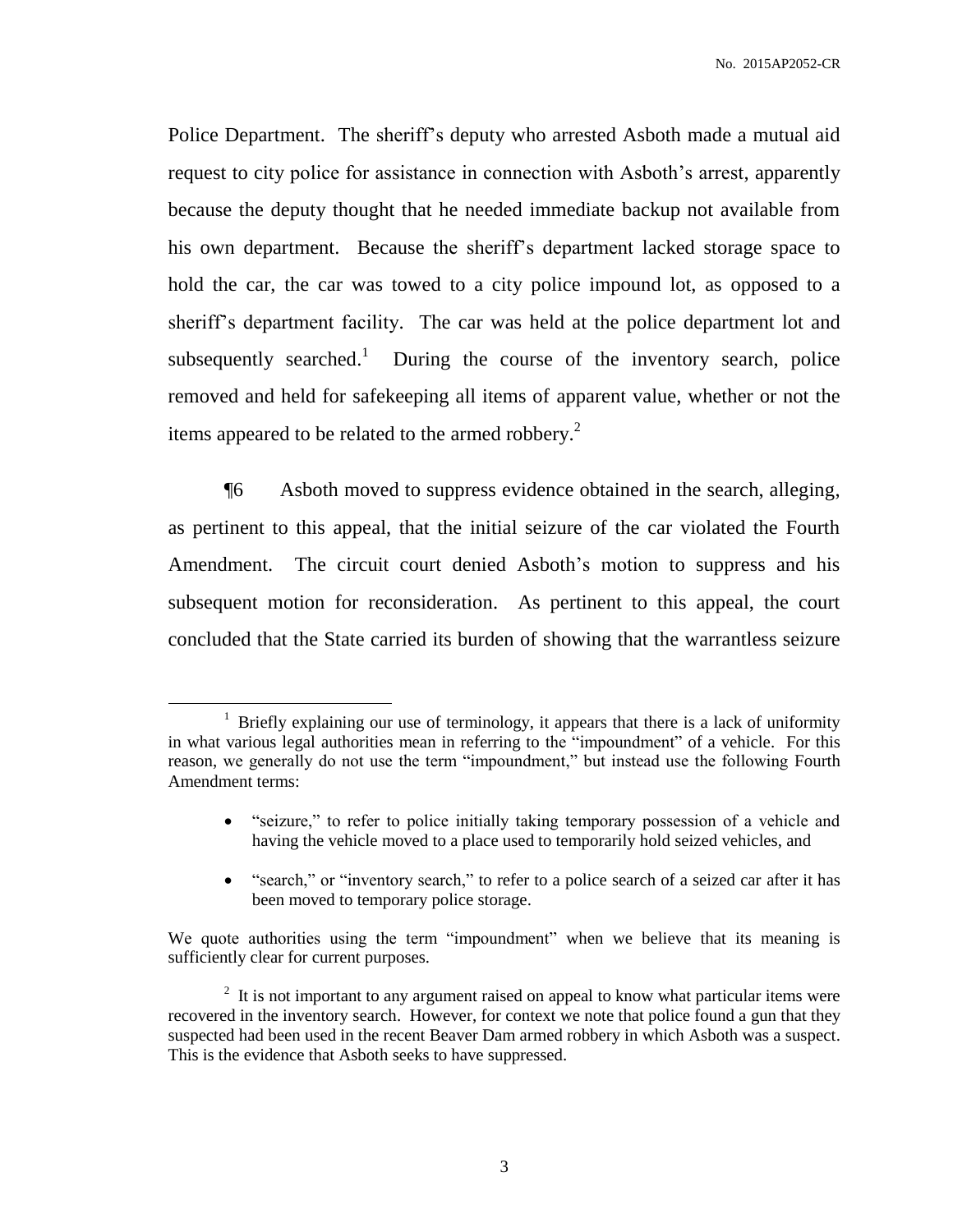of the car did not violate the Fourth Amendment. We supply additional facts as necessary to discussion below.

#### **DISCUSSION**

¶7 This court reviews the denial of a motion to suppress under a twopart standard of review. *State v. Popp*, 2014 WI App 100, ¶13, 357 Wis. 2d 696, 855 N.W.2d 471. We uphold a circuit court's findings of fact unless they are clearly erroneous, but determine whether those facts warrant suppression under a de novo review. *Id.*

¶8 As noted above, Asboth exclusively challenges the seizure of the car as a Fourth Amendment violation. On this ground, Asboth argues that evidence obtained during the inventory search must be suppressed. More specifically, Asboth argues that seizure of the car was unreasonable under the Fourth Amendment for two reasons: (1) it was not conducted pursuant to a law enforcement policy setting forth standardized, sufficiently detailed guidelines limiting officer discretion in seizing vehicles; and (2) even if conducted pursuant to a standardized, sufficiently detailed policy, the seizure was not justified as an exception to the Fourth Amendment warrant requirement under the bona fide community caretaker doctrine.<sup>3</sup>

 $3$  The State does not suggest on appeal that, at the time police seized the car, police had: obtained a warrant authorizing seizure of the car; obtained consent from anyone with apparent authority to allow the car to be moved; possessed facts supporting probable cause justifying seizure of the car; or observed contraband or a dangerous weapon in "plain view" in the car at the time of the arrest. Also, the State does not argue that Asboth lacks standing to make a Fourth Amendment claim regarding seizure of the car.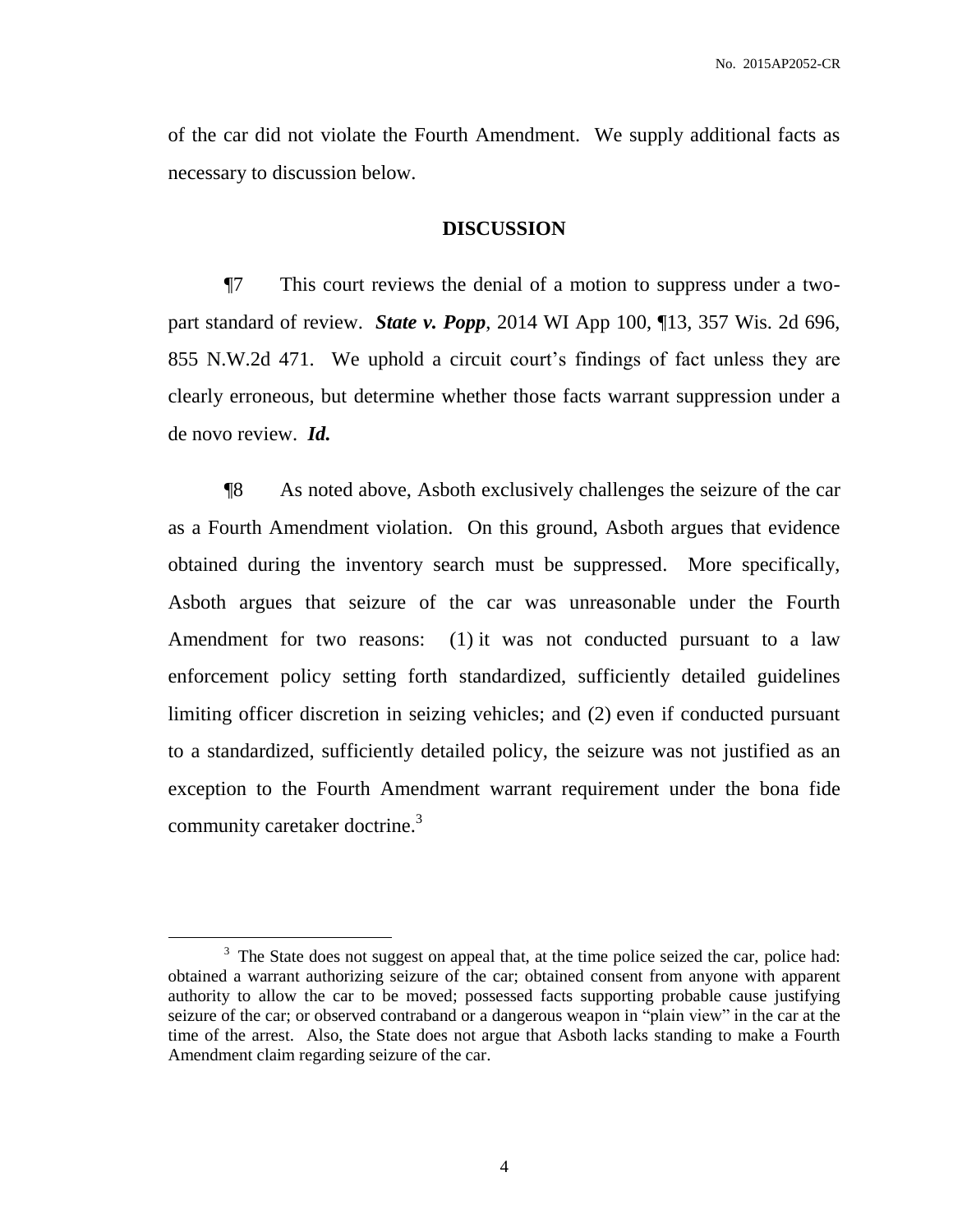¶9 Before discussing Asboth's arguments in turn, we summarize basic legal principles in this area. Police do not violate the Fourth Amendment if they seize a vehicle pursuant to the community caretaker doctrine, that is, if the seizure is consistent with the role of police as "caretakers" of the streets. *See South Dakota v. Opperman*, 428 U.S. 364, 370 (1976); *State v. Clark*, 2003 WI App 121, ¶20, 265 Wis. 2d 557, 666 N.W.2d 112. More specifically, *Opperman* describes common situations in which police may reasonably seize vehicles in the role of community caretakers, consistent with the commands of the Fourth Amendment:

> In the interests of public safety and as part of what the Court has called "community caretaking functions," automobiles are frequently taken into police custody. Vehicle accidents present one such occasion. To permit the uninterrupted flow of traffic and in some circumstances to preserve evidence, disabled or damaged vehicles will often be removed from the highways or streets at the behest of police engaged solely in caretaking and traffic-control activities. Police will also frequently remove and impound automobiles which violate parking ordinances and which thereby jeopardize both the public safety and the efficient movement of vehicular traffic. *The authority of police to seize and remove from the streets vehicles impeding traffic or threatening public safety and convenience is beyond challenge.*

*Opperman*, 428 U.S. at 368-69 (emphasis added) (footnote and quoted source omitted). This approach derives in part from the traditional "distinction between automobiles and homes or offices in relation to the Fourth Amendment." *Id.* at 367. While automobiles are protected by the Fourth Amendment, "warrantless examinations of automobiles have been upheld in circumstances in which a search of a home or office would not." *Id.* (citing authority that includes the seminal community caretaking case, *Cady v. Dombrowski*, 413 U.S. 433, 442 (1973), which discusses the "ambulatory character" of vehicles).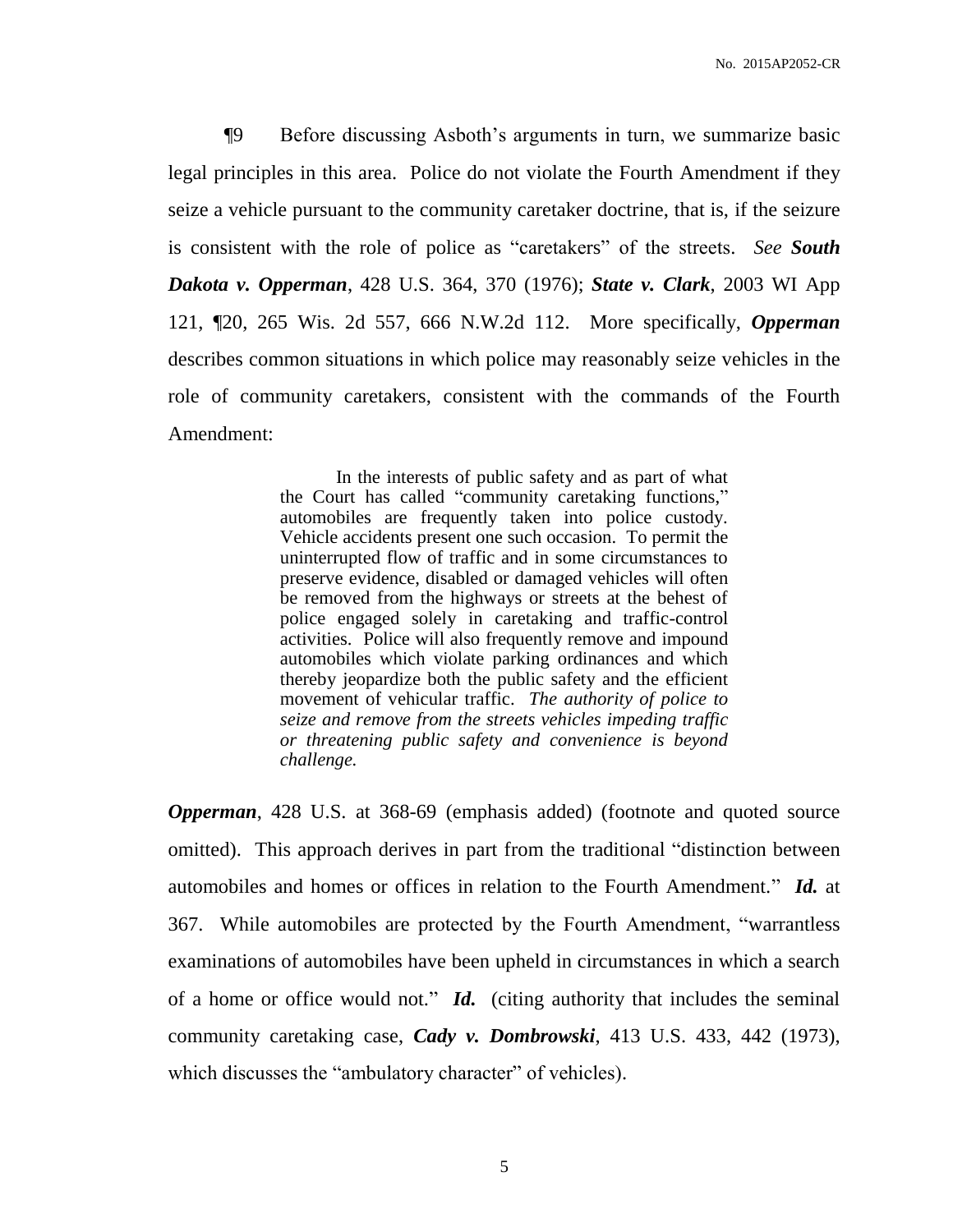¶10 These concepts were later refined in *Colorado v. Bertine*, 479 U.S. 367, 375-76 (1987). In *Bertine*, the Court concluded that seizure and an inventory search of Bertine's van, after he was arrested and taken into custody, qualified as community caretaking activity because police followed "standardized procedures" and because there was no showing that police "acted in bad faith" or "for the sole purpose of investigation." *Bertine*, 479 U.S. at 367, 372.

¶11 While on the subject of *Bertine*, we now briefly introduce a topic that we will discuss more fully below, namely, a potential complication regarding application of the community caretaker doctrine in the context of vehicle seizures. There is no dispute under U.S. Supreme Court and Wisconsin appellate court precedent that police act unreasonably in seizing a vehicle without a recognized Fourth Amendment justification, such as community caretaking activity. However, the federal circuit courts of appeal are in conflict as to whether *Bertine*  establishes a specific requirement that police must follow a standardized policy in seizing a vehicle when acting as community caretakers, and as discussed below Wisconsin appellate precedent does not appear to impose such a requirement. That is, *Bertine* can be read, but is not universally read, to describe a requirement that police exercise their discretion "in light of standardized criteria" set forth in a police policy. **Bertine**, 479 U.S. at 375-76.<sup>4</sup> We need not resolve whether **Bertine** 

 $\overline{a}$ 

(continued)

<sup>4</sup> Asboth's arguments in this regard are tied to the following language from *Colorado v. Bertine*, 479 U.S. 367, 375-76 (1987), in particular the phrases we now emphasize:

Bertine … argues that the inventory search of his van was unconstitutional because departmental regulations gave the police officers discretion to choose between impounding his van and parking and locking it [and leaving it] in a public parking place…. [W]e reject [this argument]. Nothing in *Opperman* or [*Illinois v. Lafayette*, 462 U.S. 640 (1983)] prohibits the exercise of police discretion *so long as that discretion is exercised according to standard criteria* and on the basis of something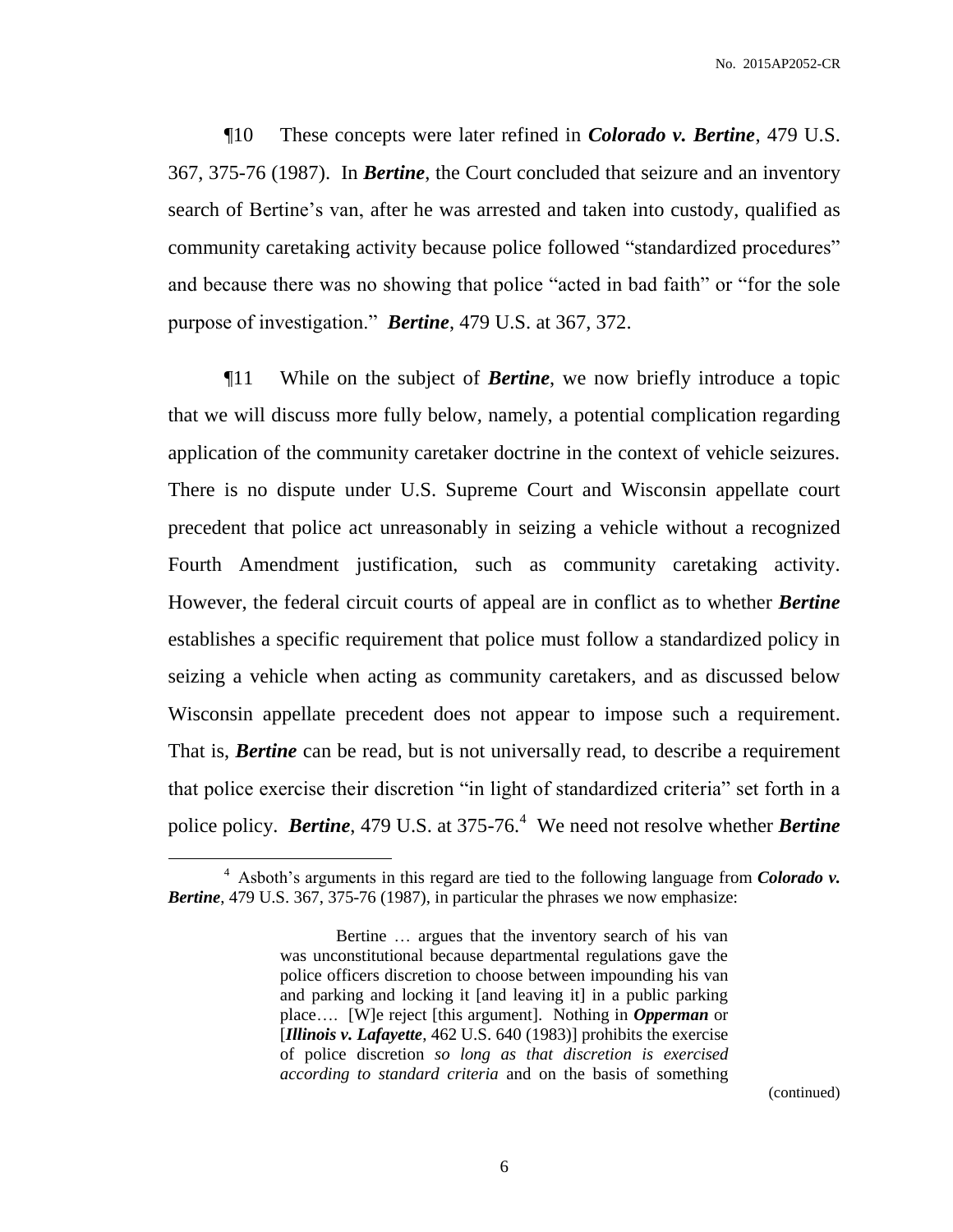imposes a standardized criteria requirement. Rather, as explained further below, we will assume without deciding that there is a requirement that police must follow standardized criteria. Acting on this assumption, we first address whether the car was seized pursuant to a standardized policy and later turn to other aspects of the community caretaker doctrine.

# *1. Vehicle Seizure Pursuant to a Police Policy*

¶12 Operating from the position that police had to follow a standardized policy in seizing the car here, Asboth makes arguments related to the specific policies of the sheriff's department (the "county's policy") and the police department (the "city's policy") related to vehicle seizures. Asboth argues that the specific law enforcement policy that was applied in seizing the car was the city's policy, not the county's policy. He further argues that, whichever policy applied here, neither the county's policy nor the city's policy contained standardized criteria that provided sufficient guidance to justify seizure under the community caretaker doctrine. Some additional factual background regarding the policies themselves is necessary before we return to these specific arguments and pertinent legal standards.

> other than suspicion [that the vehicle contains] evidence of criminal activity. Here, the discretion afforded the … police *was exercised in light of standardized criteria*, related to the feasibility and appropriateness of parking and locking a vehicle rather than impounding it. There was no showing that the police chose to impound Bertine's van in order to investigate suspected criminal activity.

(Emphasis added.)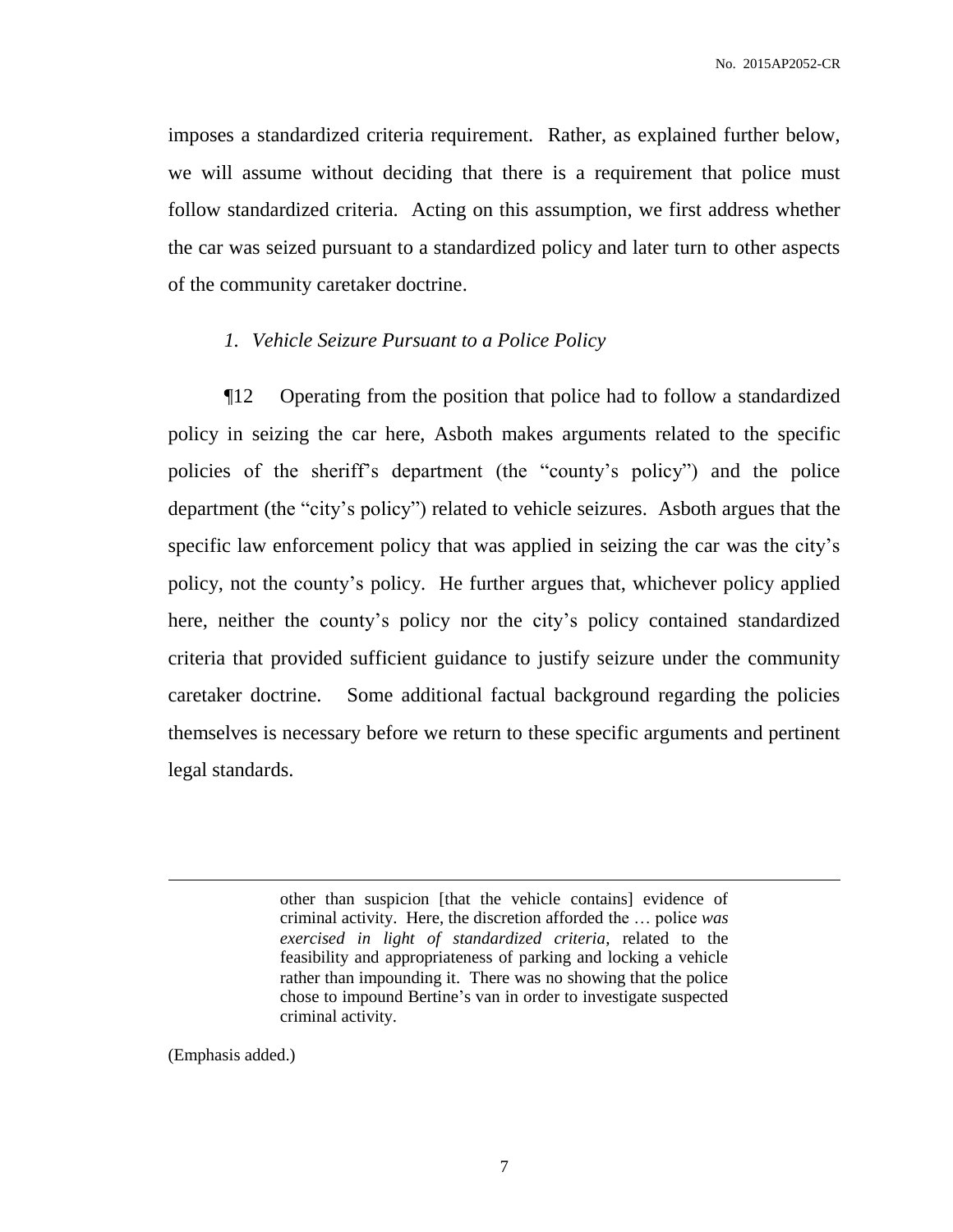¶13 The county's policy authorized deputies to seize vehicles in various scenarios. As pertinent here, this included the following scenario: (1) the driver of a vehicle is taken into police custody; and (2) as a result, that vehicle would be left unattended. The city's policy articulated a different standard on this topic. However, for reasons we now explain, the content of the city's policy does not matter to any issue raised on appeal, because we conclude that the seizure was conducted pursuant to the county's policy.

¶14 In support of his argument that law enforcement followed the city's policy, rather than the county's policy, Asboth points to the undisputed facts that the car was towed to the city police department and that city officers conducted the inventory search. Based on these facts, Asboth asserts that "it was the [city's] police [who] took the car." However, Asboth does not challenge factual findings of the circuit court, summarized above, regarding the seizure, which we conclude are more pertinent. To repeat, the court found that a sheriff's deputy arrested Asboth, that the storage facility where Asboth was arrested was outside of the jurisdiction of the city police department, and that, after making the mutual aid request, the sheriff's department asked the police department to temporarily house the car only because the sheriff's department lacked storage space for the car. Under these circumstances, we conclude that this was a seizure generated, and primarily directed, by the sheriff's department and therefore the county's policy is the applicable policy.

¶15 Asboth argues that, even if the seizure was conducted pursuant to the county's policy, that policy was insufficient to justify seizure under the community caretaker doctrine. As referenced above, Asboth's argument is based on a passage from *Bertine*, quoted above, which could be read to require that a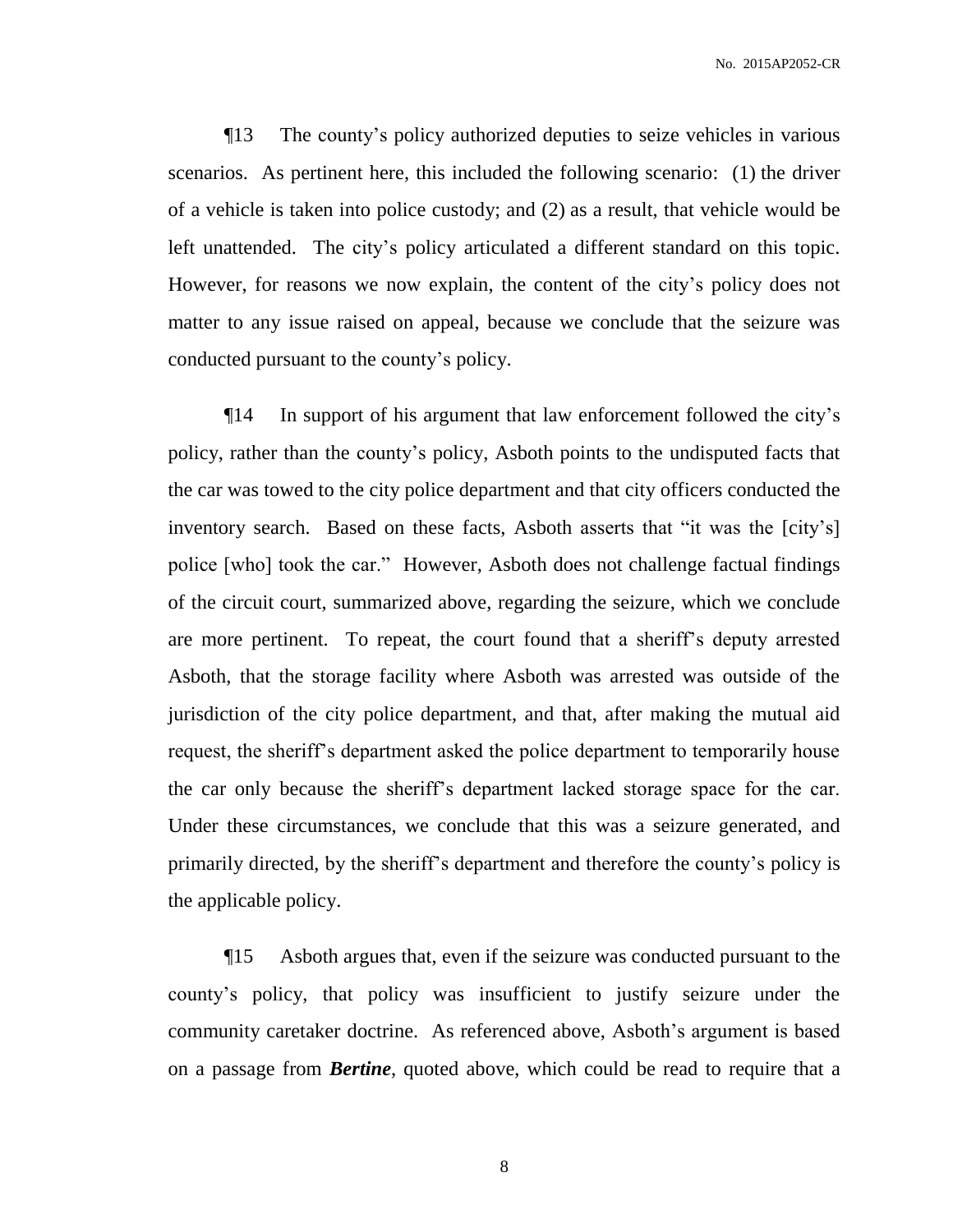police seizure under the community caretaker doctrine must be conducted pursuant to "standardized criteria." *Bertine*, 479 U.S. at 376.

¶16 This brings us back to the potential complication, referenced above, regarding the meaning of *Bertine* and standardized criteria. As the State points out, federal courts of appeals are divided as to whether *Bertine* requires that seizure of a vehicle must be conducted in accordance with a standardized policy, regardless of other facts that might justify a seizure under the community caretaker doctrine.<sup>5</sup> In addition, the State points to the fact that this court, in an opinion that postdates *Bertine*, expressly elected to analyze whether a seizure qualified as community caretaking even after concluding that police in that case had *not* followed a department policy with standardized criteria. *See Clark*, 265 Wis. 2d 557, ¶¶18-20 (having determined that a pertinent police policy was not followed, the court nevertheless proceeded to determine whether seizure of vehicle satisfied the community caretaker doctrine; "we must only determine, absent any police department policies, whether the seizure satisfied the reasonableness standard of the Fourth Amendment ....").

¶17 We conclude that we do not need to resolve here any conflict that there might be between *Bertine* and *Clark* on the issue of whether a vehicle seizure can satisfy the community caretaker doctrine when police do not follow a department policy with standardized criteria. This is because we conclude that, even applying the requirement that a standardized policy must be followed, the

<sup>5</sup> *Compare, e.g., United States v. Petty*, 367 F.3d 1009, 1012 (8th Cir. 2004) (vehicle "impoundments" must be regulated by "[s]ome degree of 'standardized criteria' or 'established routine'") (quoted source omitted), *with United States v. McKinnon*, 681 F.3d 203, 208 (5th Cir. 2012) ("[W]e have focused our inquiry on the reasonableness of the vehicle impoundment for a community caretaking purpose without reference to any standardized criteria.").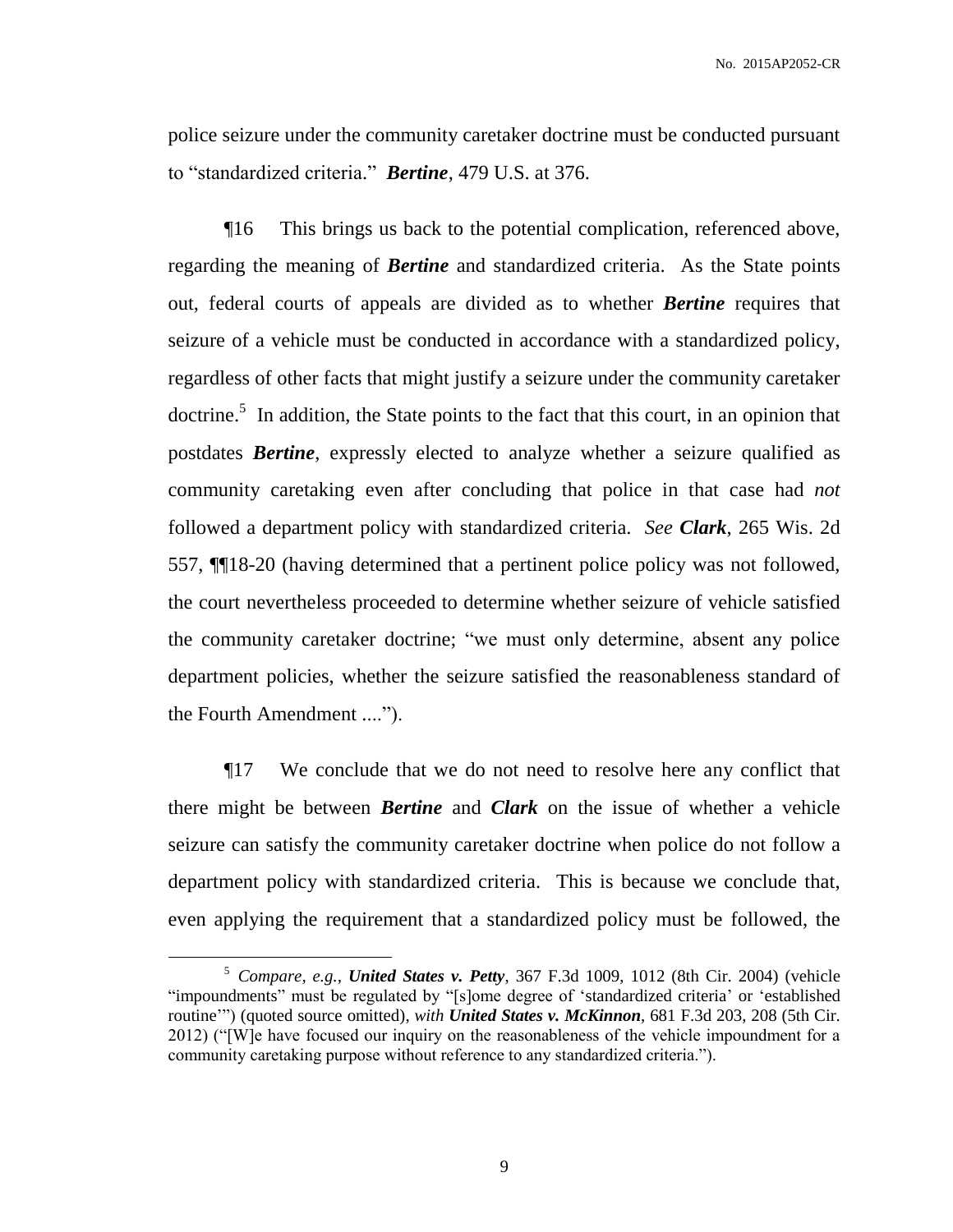seizure here met that requirement. The county's policy was a written document that reflected standards governing seizure, and law enforcement followed those standards in seizing the car here.

¶18 Asboth argues that reliance on the county's policy would not have been reasonable, because the policy was not "sufficiently standardized," as Asboth submits is required by **Bertine**, in that it provided "no 'conditions circumscrib<sup>[ing]</sup> the discretion of individual officers.'" In particular, Asboth notes that, under the county's policy, deputies were permitted to tow a vehicle when the driver had been arrested and as a result the vehicle would be left unattended at least for a time, while at the same time the policy separately provided that "unless otherwise indicated" deputies "always [had] discretion to leave the vehicle at the scene and advise the owner to make proper arrangements for removal." However, as quoted above, *Bertine* suggests that a policy may give police broad discretion, explaining that "[n]othing ... prohibits the exercise of police discretion," as long as it is exercised according to some set of standardized criteria and is not exercised solely for an investigative purpose. *Bertine*, 479 U.S. at 375. Put differently, Asboth fails to persuade us that the county's policy was so vague or loose that it could not be considered a standardized policy under *Bertine*. *See also*, *United States v. Cartwright*, 630 F.3d 610, 614-15 (7th Cir. 2010) (holding that a "towing and impoundment policy" permitting the seizure of vehicles "'operated by a nonlicensed or suspended driver' or 'by [a] person under custodial arrest for any charge'" is "sufficiently standardized") (quoted source omitted).

¶19 In fact, if anything, the policy viewed with favor by the Court in *Bertine* appears to have provided *fewer* restrictions on police seizures of vehicles than the county's policy here. The county's policy, like that under review in *Bertine*, provided that seizure of a vehicle would be appropriate not merely when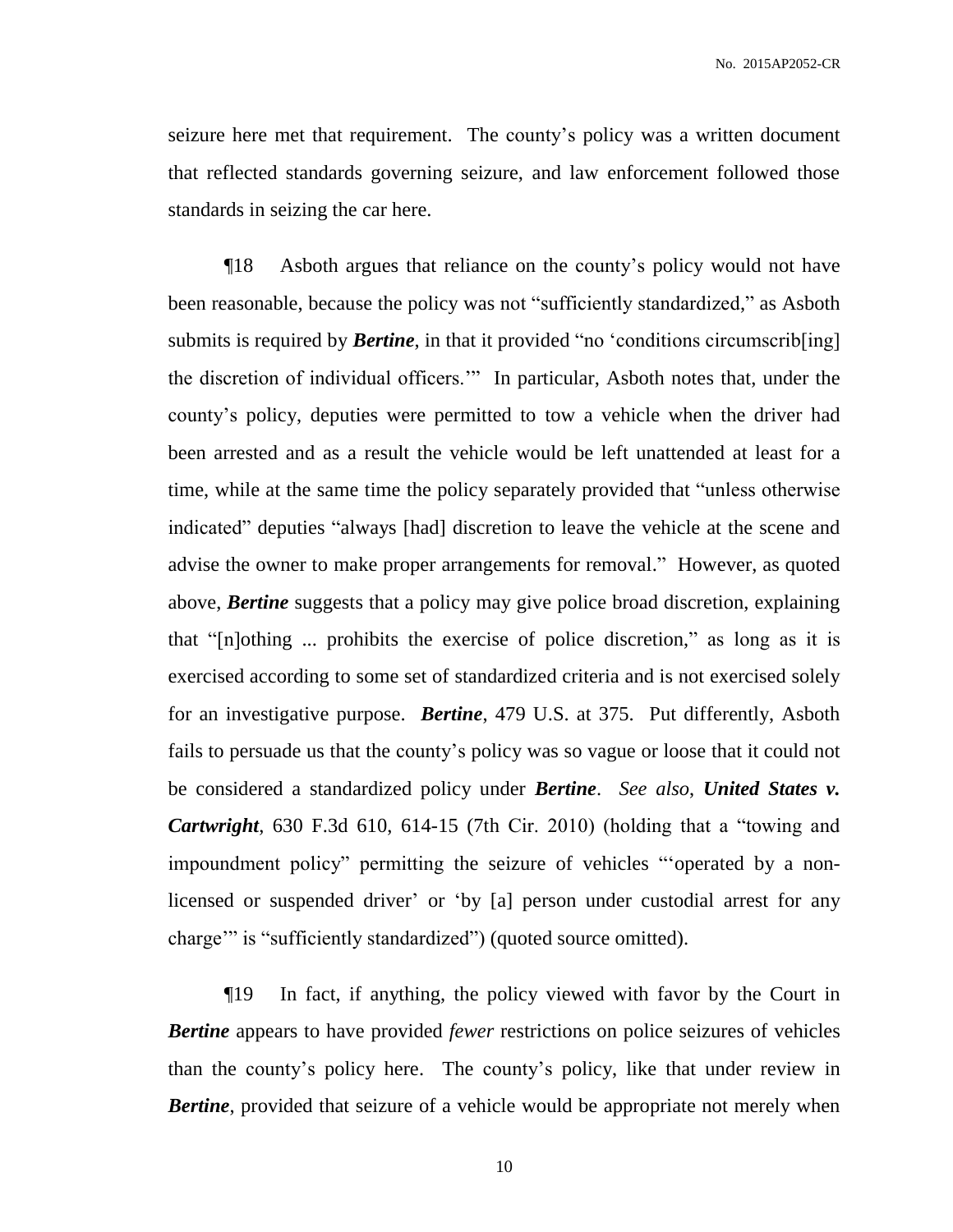the driver has been taken into custody, but the county's policy provided the additional restriction that such a seizure is appropriate only when the vehicle would also be left unattended as a result of the arrest. *See Bertine*, 479 U.S. at 368 n.1.

¶20 In sum, based on the undisputed facts, assuming without deciding that it is necessary to evaluate whether the seizure was conducted pursuant to a policy with standardized criteria, we conclude that the county's policy applies and that the seizure of the car here was authorized under that policy.

# *2. Community Caretaker Generally*

¶21 Asboth correctly observes, consistent with our summary of the legal standards above, that even if police seize a vehicle pursuant to a policy with standardized criteria, the State is obligated to show that the seizure was reasonable under the community caretaker doctrine. *See Opperman*, 428 U.S. at 368-69; *Clark*, 265 Wis. 2d 557, ¶14 ("compliance with an internal police department policy does not, in and of itself, guarantee the reasonableness of a search or seizure"; "the constitutionality of each search or seizure will, generally, depend upon its own individual facts.")

¶22 We use a three-step test to determine whether police conduct, including seizure of a vehicle, was a valid exercise of the community caretaker authority: (1) whether "'a seizure within the meaning of the Fourth Amendment has occurred; (2) if so, whether the police conduct was bona fide community caretaker activity; and (3) if so, whether the public need and interest outweigh the intrusion upon the privacy of the individual.'" *Clark*, 265 Wis. 2d 557, ¶21 (quoting *State v. Anderson*, 142 Wis. 2d 162, 169, 417 N.W.2d 411 (Ct. App. 1987)).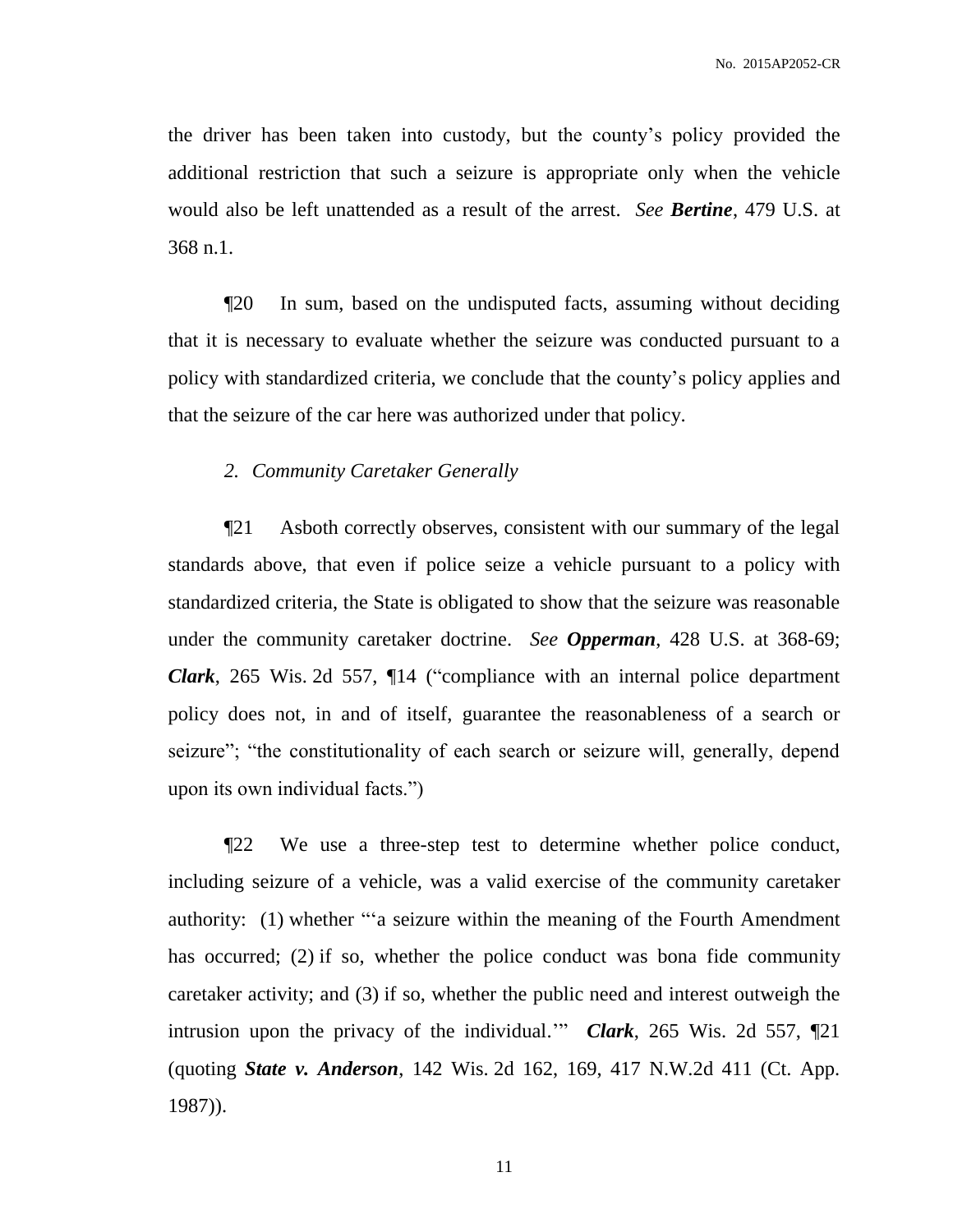¶23 Regarding the first step, the parties agree that police seized the car here within the meaning of the Fourth Amendment when they moved it from the storage facility to the police facility. *See Anderson*, 142 Wis. 2d at 169.

## *Bona fide community caretaker activity*

¶24 Turning to the second step, Asboth makes no serious argument that seizure of the car pursuant to the county's policy was not bona fide community caretaker activity—if one removes from the equation a police motive to search the car for evidence. Asboth's single argument is that the seizure was not community caretaker activity because police had a subjective investigatory motive to search the car, namely, the suspicion that a search of the car might reveal evidence that Asboth had committed an armed robbery. We reject this argument because it rests on an incorrect proposition of law.

¶25 Asboth acknowledges that our supreme court has held that "when under the totality of the circumstances an objectively reasonable basis for the community caretaker function is shown, that determination *is not negated by* the officer's subjective law enforcement concerns." *See State v. Kramer*, 2009 WI 14, ¶30, 315 Wis. 2d 414, 759 N.W.2d 598 (emphasis added). However, Asboth asserts that "the analysis is different in the case of impoundment," under U.S. Supreme Court precedent. We disagree.

¶26 First, we note that Asboth does little to attempt to develop an argument in this regard, merely citing two opinions without explanation, and we could reject this argument on that basis.

¶27 Second, the two Supreme Court cases that Asboth cites as purported support for his argument do not support it. *See Opperman*, 428 U.S. 364; *Whren*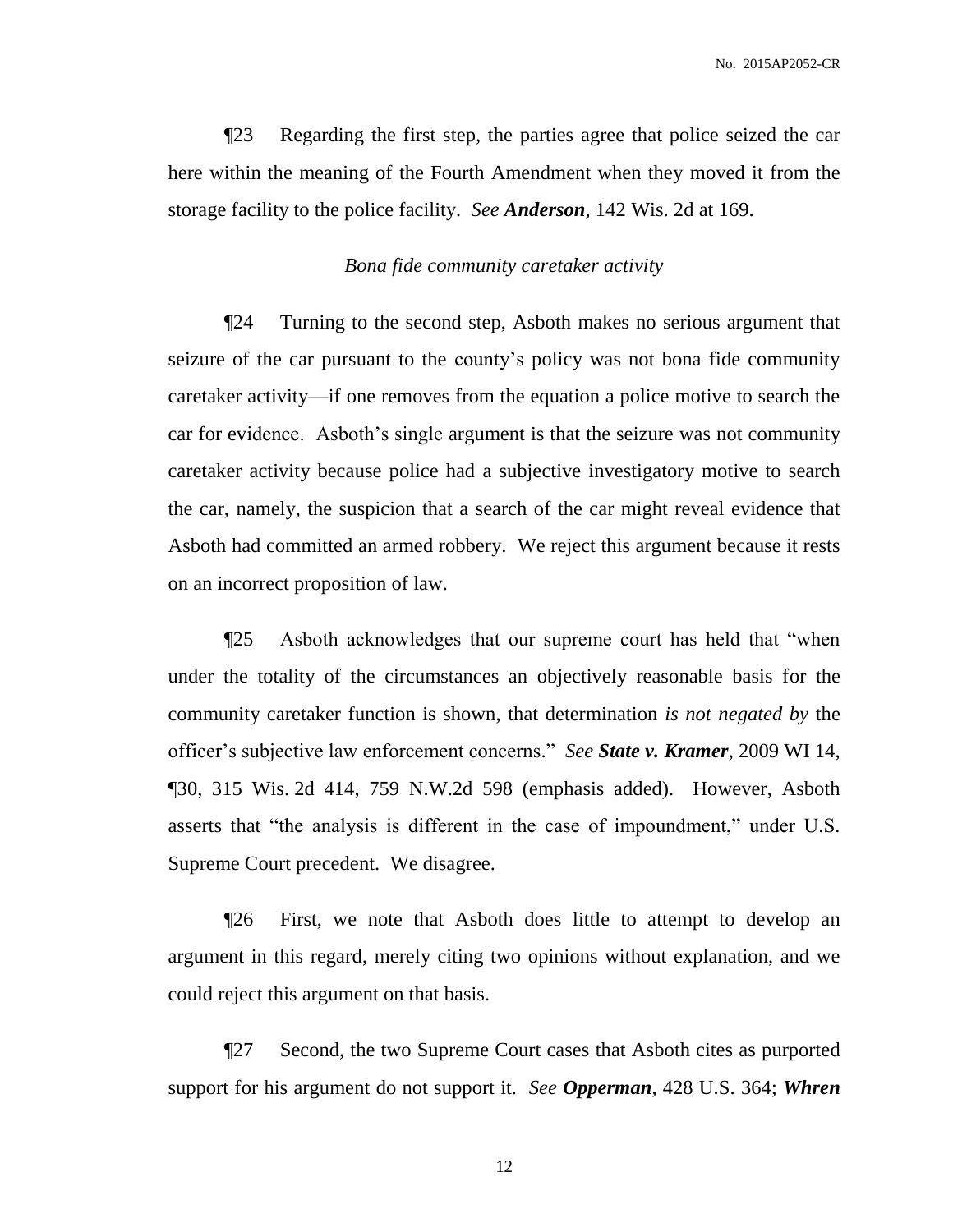*v. United States*, 517 U.S. 806 (1996). To the contrary, as we now briefly explain, United States Supreme Court precedent matches the "not negated by" formulation of the Wisconsin Supreme Court in *Kramer*.

¶28 Asboth's argument is apparently based on the statement in *Opperman* that "there is no suggestion whatever" that in following a "standard" procedure, essentially like that followed throughout the country," police in that case conducted an inventory search of a seized vehicle as "a pretext," in order to "conceal[] an investigatory police motive." *Opperman*, 428 U.S. at 376. Asboth suggests that this "no suggestion whatever" language from *Opperman*, and similar language in *Whren*, means that seizures such as the one here are invalid when police have any investigatory motive.

¶29 However, the Court in *Bertine* removed any potential ambiguity on this point, upholding a vehicle seizure and inventory search because "as in *Opperman* ..., there was no showing that the police, who were following standardized procedures, acted in bad faith or *for the sole purpose of* investigation." *Bertine*, 479 U.S. at 372 (emphasis added); *see id.* at 375 ("Nothing in *Opperman* or [*Illinois v. Lafayette*, 462 U.S. 640 (1983)] prohibits the exercise of police discretion so long as that discretion is exercised ... on the basis of something other than suspicion [that the vehicle contains] evidence of criminal activity."); *Whren*, 517 U.S. at 811 ("in *Colorado v. Bertine*, ... in approving an inventory search, we apparently thought it significant that there had been 'no showing that the police, who were following standardized procedures, acted in bad faith or for the sole purpose of investigation.'") (quoted source omitted). Thus, an otherwise valid seizure of a vehicle under the justification of the community caretaker doctrine is not rendered invalid by the fact that police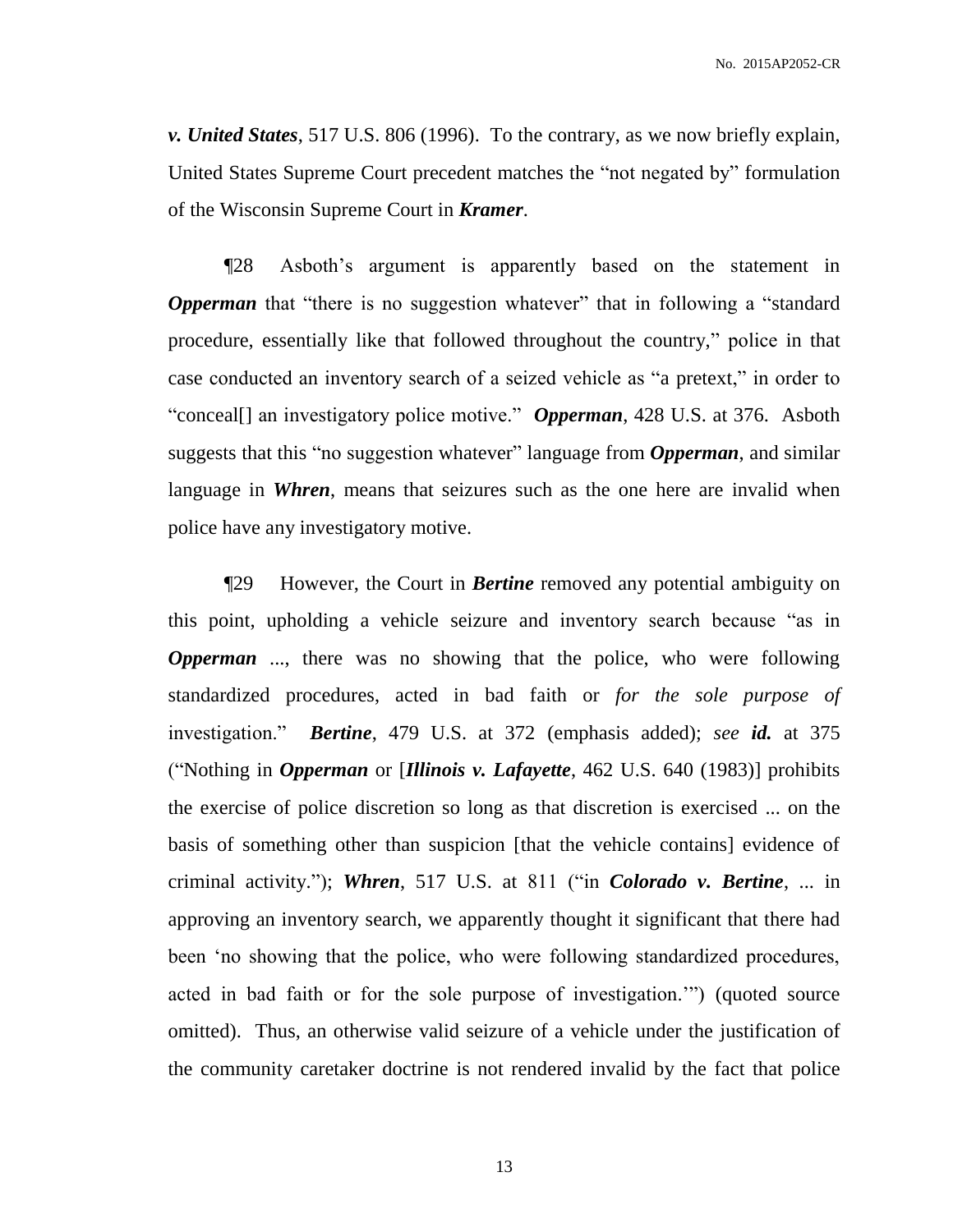appear to have an investigatory motive—even a strong investigatory motive—in seizing the vehicle.

¶30 As for the facts here, Asboth gives us no reason to upset the implicit factual finding of the circuit court that the police did not seize the car, in the terms used in **Bertine**, "for the sole purpose of investigation."<sup>6</sup> Asboth notes that the inventory form prepared by the officers who conducted the search "indicates that the car was impounded as 'evidence.'" However, in testimony apparently credited by the circuit court, the officer who completed the form testified that he indicated on the form that recovered items were "evidence" because an officer who assisted with the inventory search told the first officer that the gun they found in the car was probably used in the armed robbery. The officers' recognition that an item found during the inventory search appeared to have evidentiary value does not mean that the car was initially seized in bad faith or for the sole purpose of investigation.

¶31 On this basis, we reject the only argument Asboth makes that the seizure here does not satisfy the second step of the test under the community caretaker doctrine.

<sup>&</sup>lt;sup>6</sup> Asboth points out that the circuit court did not explicitly find that in seizing the car, as opposed to conducting the inventory search, police did not act for the sole purpose of investigation. However, it appears that the court strongly implied a finding to this effect in the course of addressing Asboth's exclusive challenge to the seizure, and Asboth gives us no reason to conclude otherwise.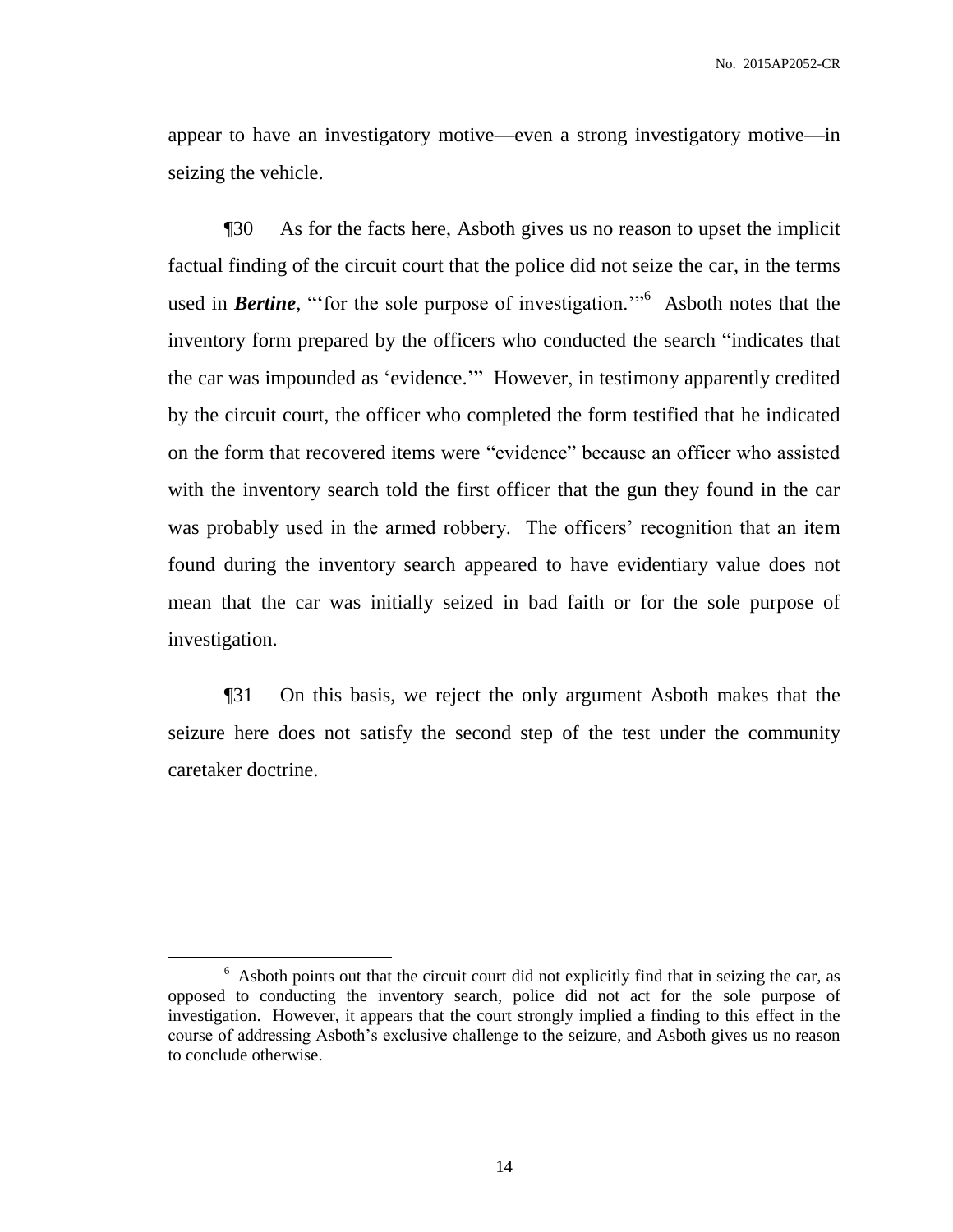### *Public need and interest weighed against privacy intrusion*

¶32 In the third step of the test, as applied in Wisconsin, balancing the public need and interest in seizure against the intrusion on individual privacy, we weigh four factors:

> (1) the degree of the public interest and the exigency of the situation; (2) the attendant circumstances surrounding the seizure, including time, location, the degree of overt authority[,] and force displayed; (3) whether an automobile is involved; and (4) the availability, feasibility[,] and effectiveness of alternatives to the type of intrusion actually accomplished.

*Clark*, 265 Wis. 2d 557, ¶21 (citing *Anderson*, 142 Wis. 2d at 169-70 (footnotes omitted)). The third factor obviously favors the State. Asboth argues that the first and fourth factors weigh in his favor, without advancing any argument regarding the second factor.

¶33 The State argues that the public need and interest in removing the car from the storage facility, where it was blocking storage units and potentially impeding vehicle movement, outweighs any intrusion on Asboth's privacy interest in the car. Asboth does not challenge the factual findings of the circuit court on these points.

¶34 Asboth concedes that there may have been "*some* 'public need and interest<sup>"</sup> in moving the car to permit access to storage units. However, Asboth makes two related arguments about what the police needed to do in order to effectuate a reasonable seizure. First, Asboth argues that the police need to remove the car from the facility was not driven by any degree of exigency, and, second, he argues that even if police did need to move the car, there was no legitimate need to tow it to a police facility.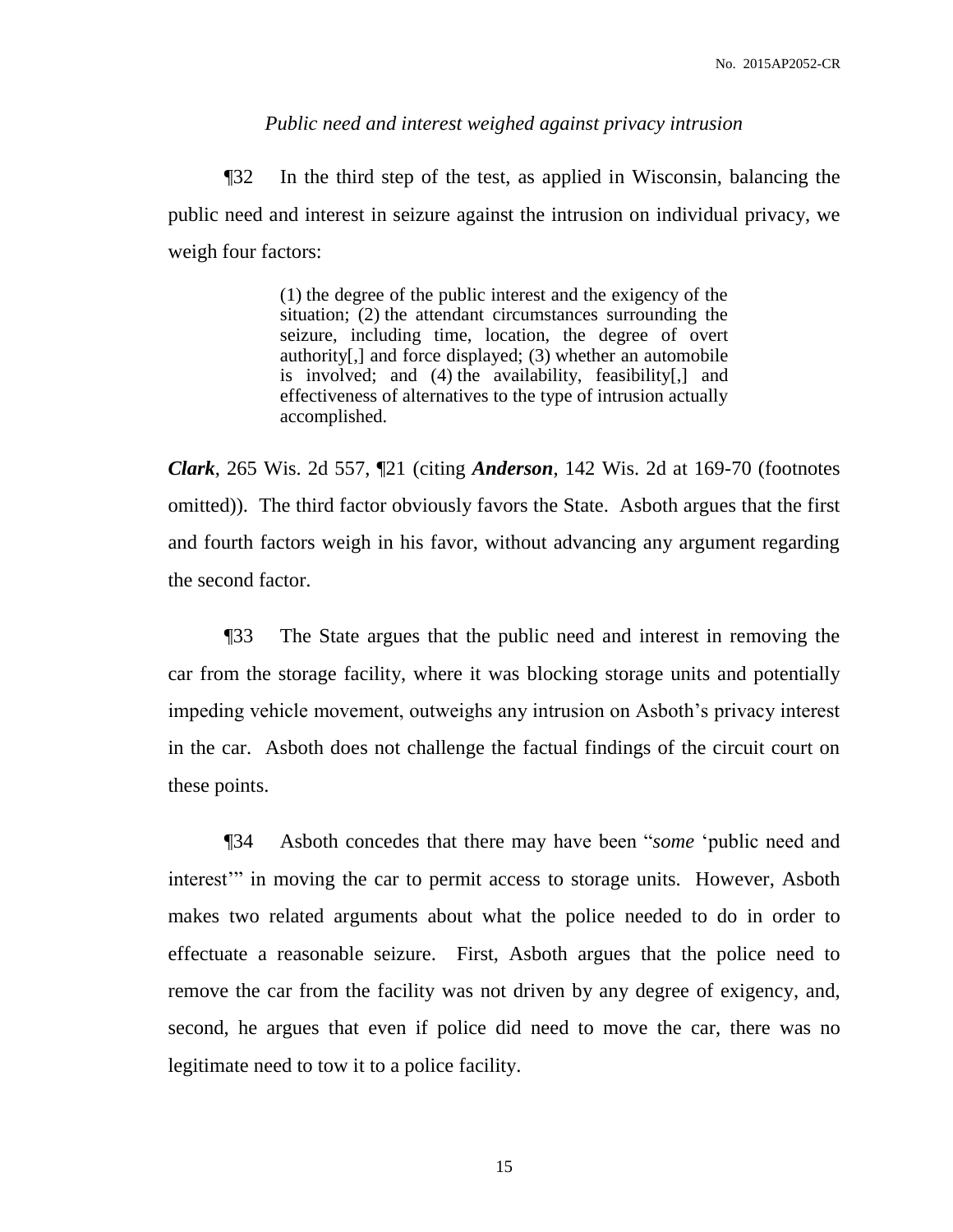¶35 Addressing the degree of exigency, it appears to us that Asboth may confuse the exigency factor under the balancing test with the need for police to be presented with an emergency. Our supreme court has explained that the "community caretaker exception does not require the circumstances to rise to the level of an emergency to qualify as an exception to the Fourth Amendment's warrant requirement." *State v. Pinkard*, 2010 WI 81, ¶26 n.8, 327 Wis. 2d 346, 785 N.W.2d 592 (citation omitted). In any case, we conclude that there was an appreciable degree of exigency here, in the sense of necessity.

¶36 Turning to the topic of potential alternatives to the seizure as conducted by the police here, Asboth relies on the explanation in *Clark* that, in balancing the public interest in a seizure against the privacy of an individual in community caretaker analysis, "we must compare the availability and effectiveness of alternatives with the type of intrusion actually accomplished." *See Clark*, 265 Wis. 2d 557, ¶25; *see also Kramer*, 315 Wis. 2d 414, ¶45 (rejecting alternatives to seizure suggested by Kramer, and concluding "that the manner in which [the law enforcement officer] performed his community caretaker function was more reasonable than any suggested by Kramer." $)^{7}$  As we now explain, we conclude that the police conduct here passes muster under *Clark* 

<sup>7</sup> As the State correctly observes, *Bertine* states that the Fourth Amendment does not require that police consider whether less intrusive alternatives existed at the time of a seizure otherwise justified under the community caretaker doctrine. Rather, the Court explained, the Fourth Amendment inquiry hinges on whether the activity of the police was reasonable under the circumstances: "The reasonableness of any particular governmental activity does not necessarily or invariably turn on the existence of alternative 'less intrusive' means." *Bertine*, 479 U.S. at 373-74 (quoting *Illinois v. Lafayette*, 462 U.S. 640, 647 (1983)). Nonetheless, following *State v. Kramer*, 2009 WI 14, ¶30, 315 Wis. 2d 414, 759 N.W.2d 598, and *State v. Clark*, 2003 WI App 121, ¶25, 265 Wis. 2d 557, 666 N.W.2d 112, we address Asboth's contention that there existed more reasonable alternatives than the one chosen by law enforcement.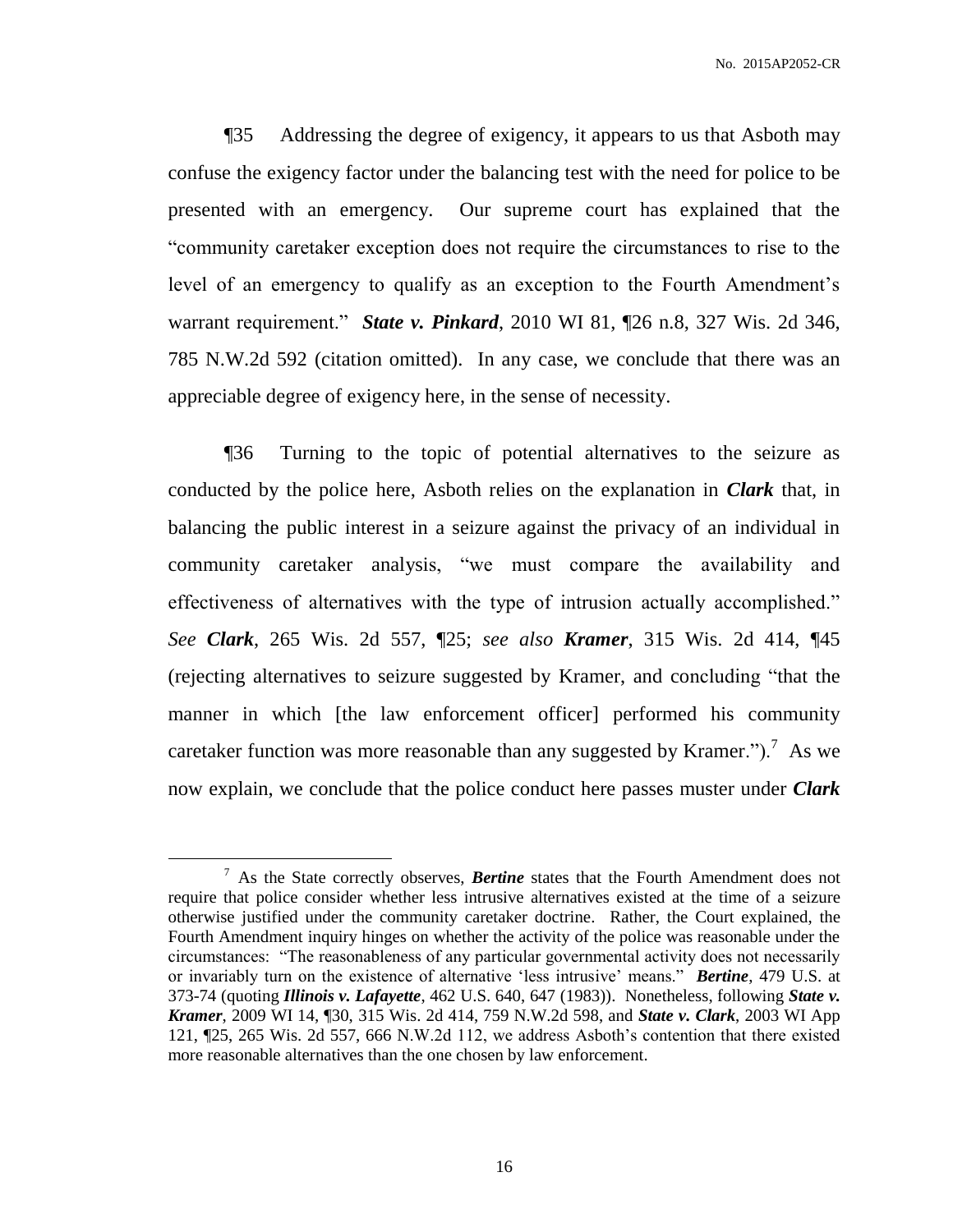and *Kramer*, consistent with *State v. Callaway*, 106 Wis. 2d 503, 317 N.W.2d 428 (1982).

¶37 We begin the potential alternatives topic with a clarification regarding potentially pertinent facts. The record does not reflect evidence that Asboth volunteered to law enforcement officers at the time of his arrest that he could, or wanted to try to, make alternative arrangements with a responsible third party for safekeeping of the car that would obviate the need for seizure, nor evidence that officers asked Asboth about the possibility of any potential alternative arrangements.

¶38 With that clarification, we now summarize *Clark*. Like *Bertine* and the instant case, *Clark* involved a Fourth Amendment challenge to the seizure of a vehicle that the defendant had driven. *Clark*, 265 Wis. 2d 557, ¶1. However, in *Clark*, police discovered the vehicle at issue undamaged and legally parked on the street, although it was unlocked. *Id.*, ¶4. Instead of simply locking the vehicle and leaving it where it was, police had the vehicle towed to a police impound lot for safekeeping. *Id.* The police department had two separate policies addressing vehicle seizures that could have been applied. *Id.*, ¶12. On appeal, the court examined each of the police policies and concluded that, even assuming the reasonableness of the policies, police failed to comply with either one in having the vehicle towed. *Id.*, ¶¶15-17. Despite our conclusion in *Clark* that police conducted the seizure without following either of the potentially applicable policies, we proceeded to analyze whether the seizure was reasonable in accordance with the community caretaker doctrine, ultimately concluding that the seizure was unreasonable because it did not satisfy the community caretaker doctrine. *Id.*, ¶¶ 18-20, 27. To repeat, then, in *Clark* the police seized the car at issue after finding it legally parked on a public street, whereas in this case, the car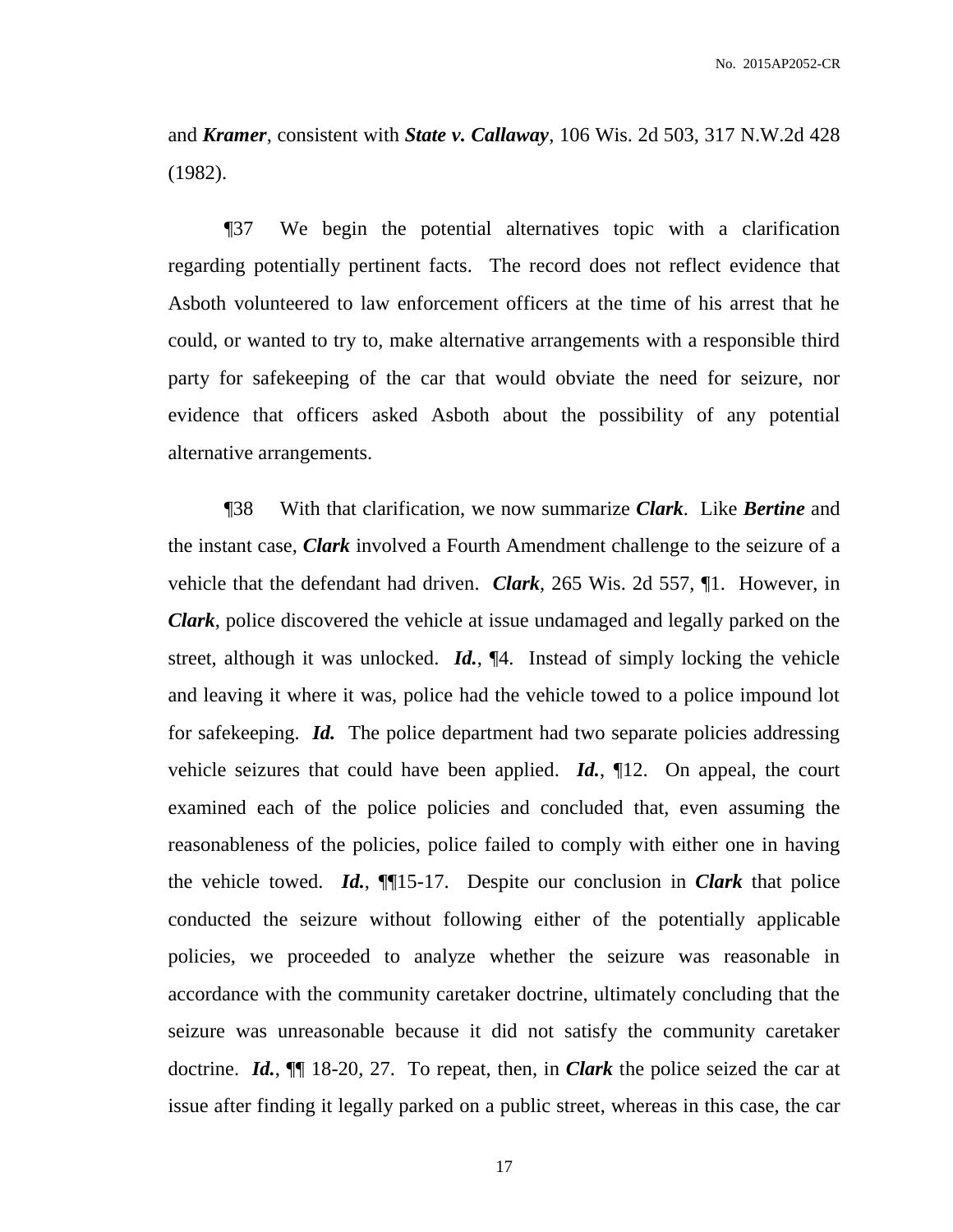associated with Asboth blocked several storage units and movement of vehicles on the property of a private third party. *See id.*, ¶7.

¶39 Granted, the car associated with Asboth may or may not have been parked illegally, given the practical realities of allowing customers to have routine access to units at the storage facility. Asboth emphasizes testimony that there were not any "no parking" signs at the storage facility. Whatever the significance might be of a lack of such signage, it would have been objectively reasonable for law enforcement to see the car as likely creating problems for managers of the storage facility and visitors to the facility if left unattended for any length of time.

¶40 Moreover, Asboth fails to establish that the seizure decision here was not "more reasonable" than any alternative he now suggests. *See Kramer*, 315 Wis. 2d 414, ¶45. To state the obvious, Asboth's arrest prevented Asboth himself from moving the car from a location in which it appeared to interfere with private property rights and to represent a risk of loss or damage, and prevented him from doing so for an indeterminate length of time. *See generally id.*, ¶¶4, 43, 45 (seizure was more reasonable than suggested alternatives where driver had pulled over and parked on the side of the road on the crest of a hill, a potentially dangerous location).

¶41 It does not help Asboth that, as noted above, police knew that the car was not registered to Asboth, but instead to a person with a Madison address.<sup>8</sup> We

<sup>&</sup>lt;sup>8</sup> Asboth points out that, roughly two months after the seizure of the car, police learned that title to the car apparently had not been appropriately transferred to Asboth by the time of his arrest, but that Asboth had actually owned the car at the time of his arrest. However, Asboth fails to explain why this later-discovered information should matter to the analysis of potential alternatives to seizure that officers on the scene of the arrest had, and we see no reason why it should matter.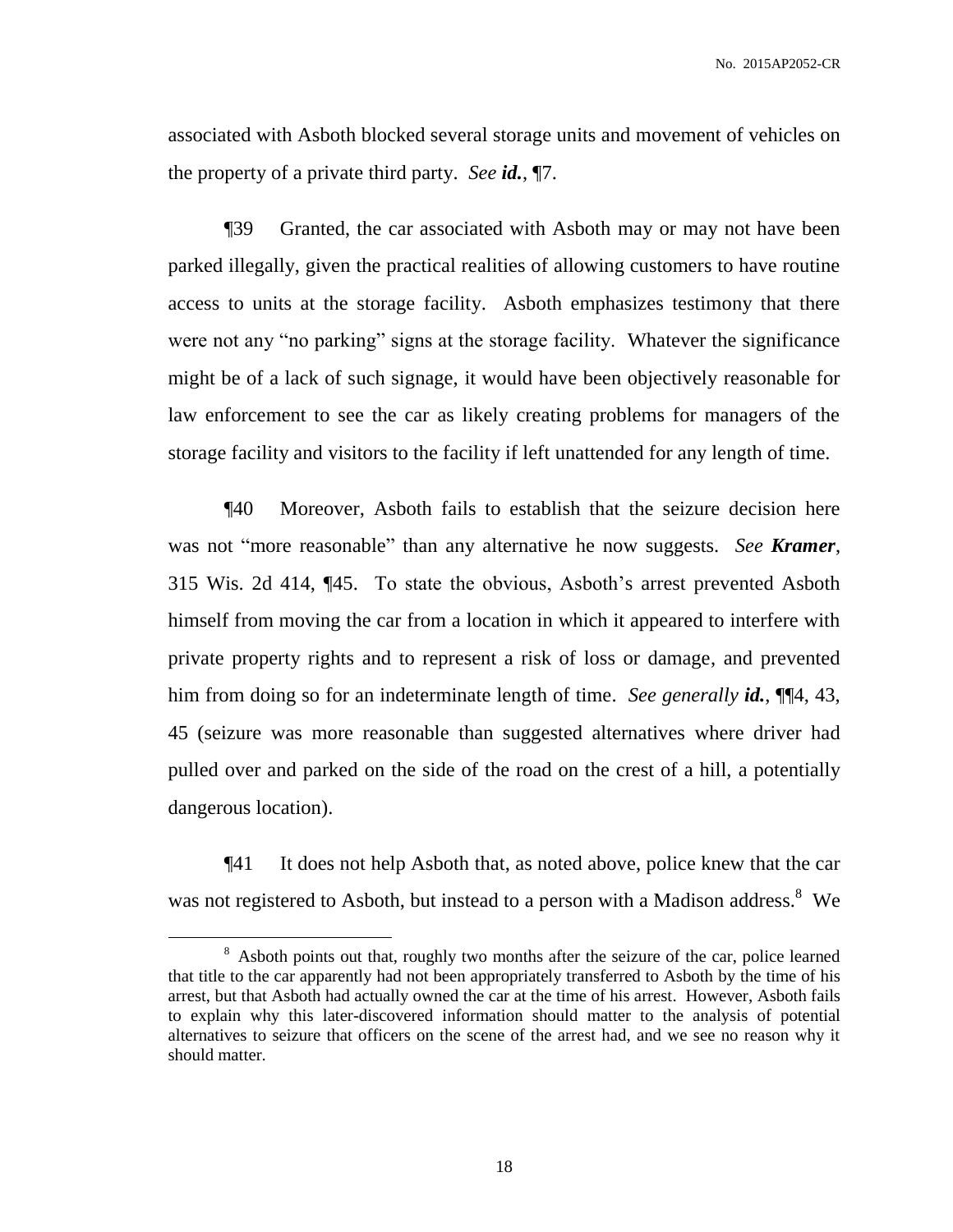take judicial notice of the fact that the Madison area is a somewhat long drive from the Beaver Dam area. Asboth does not dispute that there was no other responsible person at the scene of his arrest and that the registered owner was likely a somewhat long drive away. Based on these facts, Asboth's suggested alternative that the officers could have asked Asboth to see if some reasonable third party could pick up the car does not carry much weight, because it would have been reasonable for police at the pertinent time to anticipate that officers would have been waiting for some indeterminate period for the owner or another responsible party to arrive, assuming that police could track down the owner or another responsible party in a timely fashion. *Cf. Clark*, 265 Wis. 2d 557, ¶¶4, 26 (suggesting that when a vehicle is registered to someone with an address in close proximity to the vehicle's location it may be reasonable to attempt to contact vehicle owner seeking consent to tow).

¶42 We are also not persuaded by Asboth's suggestion that police were obligated under these circumstances to move the car either to another spot at the storage facility or to a spot on a nearby street. Regarding the first suggestion, the circuit court made the reasonable observation that "when the police arrest a person who has driven a vehicle onto private property other than their own, leaving that vehicle behind and making its removal the property owner's problem is unreasonable." Asboth fails to explain why police were required to move the car to a different location within the storage facility complex—a private facility owned by someone other than Asboth and thus over which Asboth could exercise no control—requiring the facility's owner to track down the vehicle's owner or arrange for the car to be moved.

¶43 As for the proposition that police were obligated under these circumstances to move the car to a street parking spot, the record is silent as to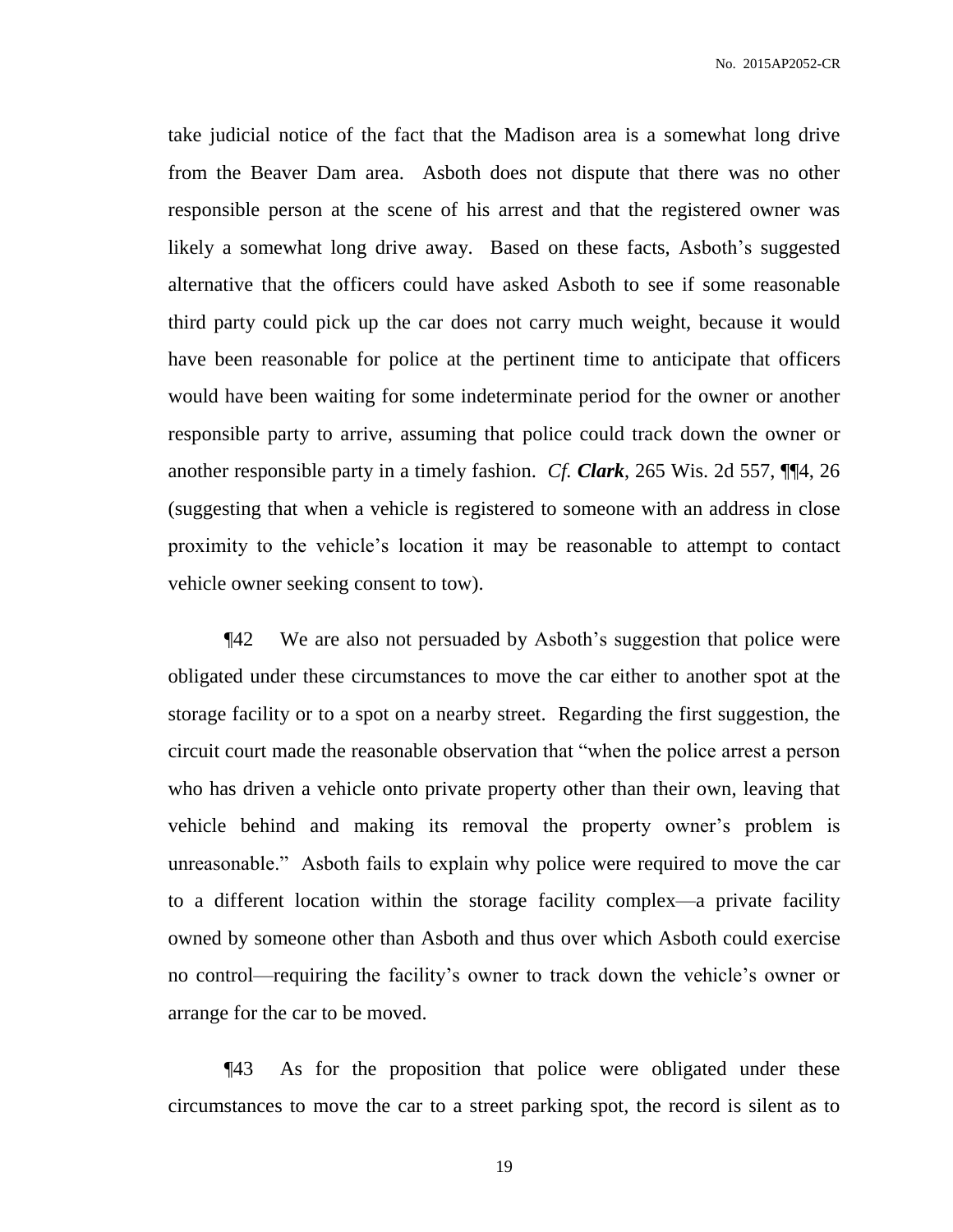whether there were available, long-term, legal parking spots nearby. Moreover, even if we assume the existence of a legal parking spot on a street near the storage facility, our supreme court has suggested that it is ordinarily objectively reasonable for police to consider it "necessary and reasonable" to move to a police facility any vehicle that would otherwise be left unattended on a public street for an indeterminate amount of time, in order to avoid vandalism, theft, or damage to the vehicle. *See Callaway*, 106 Wis. 2d 503, 513-14 (concluding that the seizure and subsequent inventory search of a vehicle was reasonable under the Fourth Amendment when driver was taken into police custody following his arrest on an outstanding warrant and his vehicle left unattended) (if police had left car "unattended on the street, there is more than a possibility that it could have been vandalized or struck by another vehicle in which case it is not unlikely that the owner would claim that the police department was negligent in some manner.... [W]e have concluded the impounding of the vehicle was necessary and reasonable because of the need to protect the vehicle from damage, theft or vandalism ....").

¶44 In sum, we conclude that the State has met its burden of showing that the decision to seize the car was reasonable under the circumstances here and that Asboth fails to convince us that any of the alternatives that he suggests would have been available and also more reasonable than the decision made here. Given the circumstances of the seizure and inventory search, and the factual findings of the circuit court as described above, we conclude that the seizure was valid under the community caretaker doctrine.